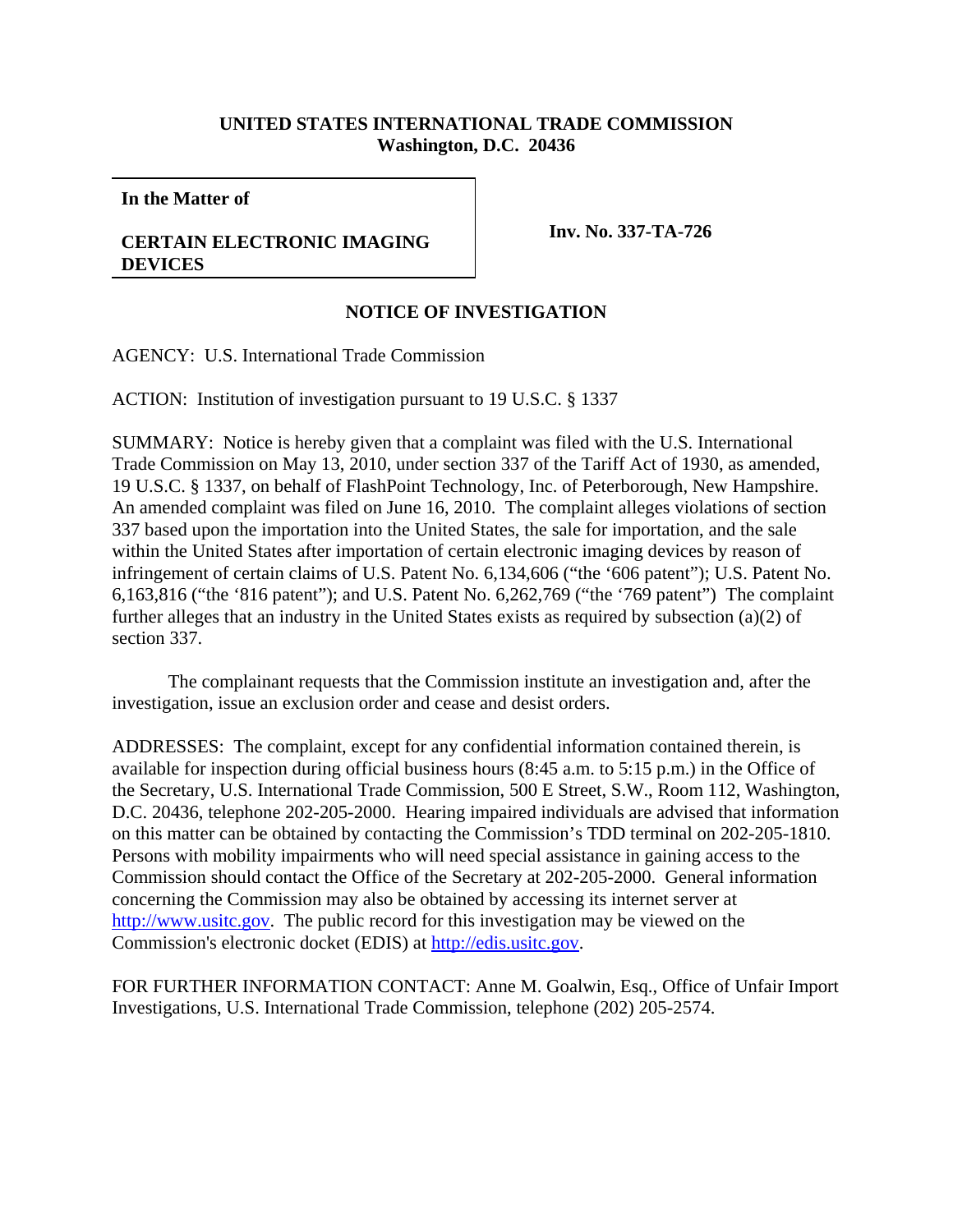AUTHORITY: The authority for institution of this investigation is contained in section 337 of the Tariff Act of 1930, as amended, and in section 210.10 of the Commission's Rules of Practice and Procedure, 19 C.F.R. § 210.10 (2010).

SCOPE OF INVESTIGATION: Having considered the complaint, the U.S. International Trade Commission, on July 7, 2010, ORDERED THAT –

(1) Pursuant to subsection (b) of section 337 of the Tariff Act of 1930, as amended, an investigation be instituted to determine whether there is a violation of subsection  $(a)(1)(B)$  of section 337 in the importation into the United States, the sale for importation, or the sale within the United States after importation of certain electronic imaging devices that infringe one or more of claims 1, 11, and 21 the '606 patent; claims 1-14 and 16 of the '816 patent; and claims 1-7, 11-13, 16-23, 26, 30-32, 40, and 41 of the '769 patent, and whether an industry in the United States exists as required by subsection (a)(2) of section 337;

(2) For the purpose of the investigation so instituted, the following are hereby named as parties upon which this notice of investigation shall be served:

(a) The complainant is:

FlashPoint Technology, Inc. 20 Depot Street, Suite 2A Peterborough, NH 03458

(b) The respondents are the following entities alleged to be in violation of section 337, and are the parties upon which the complaint is to be served:

> Nokia Corp. Keilalahdentie 4 FIN-00045 Espoo, Finland

Nokia, Inc. 6000 Connection Drive Irving, TX 75039

Research In Motion Ltd. 295 Phillip Street Waterloo, Ontario N2L 3W8 Canada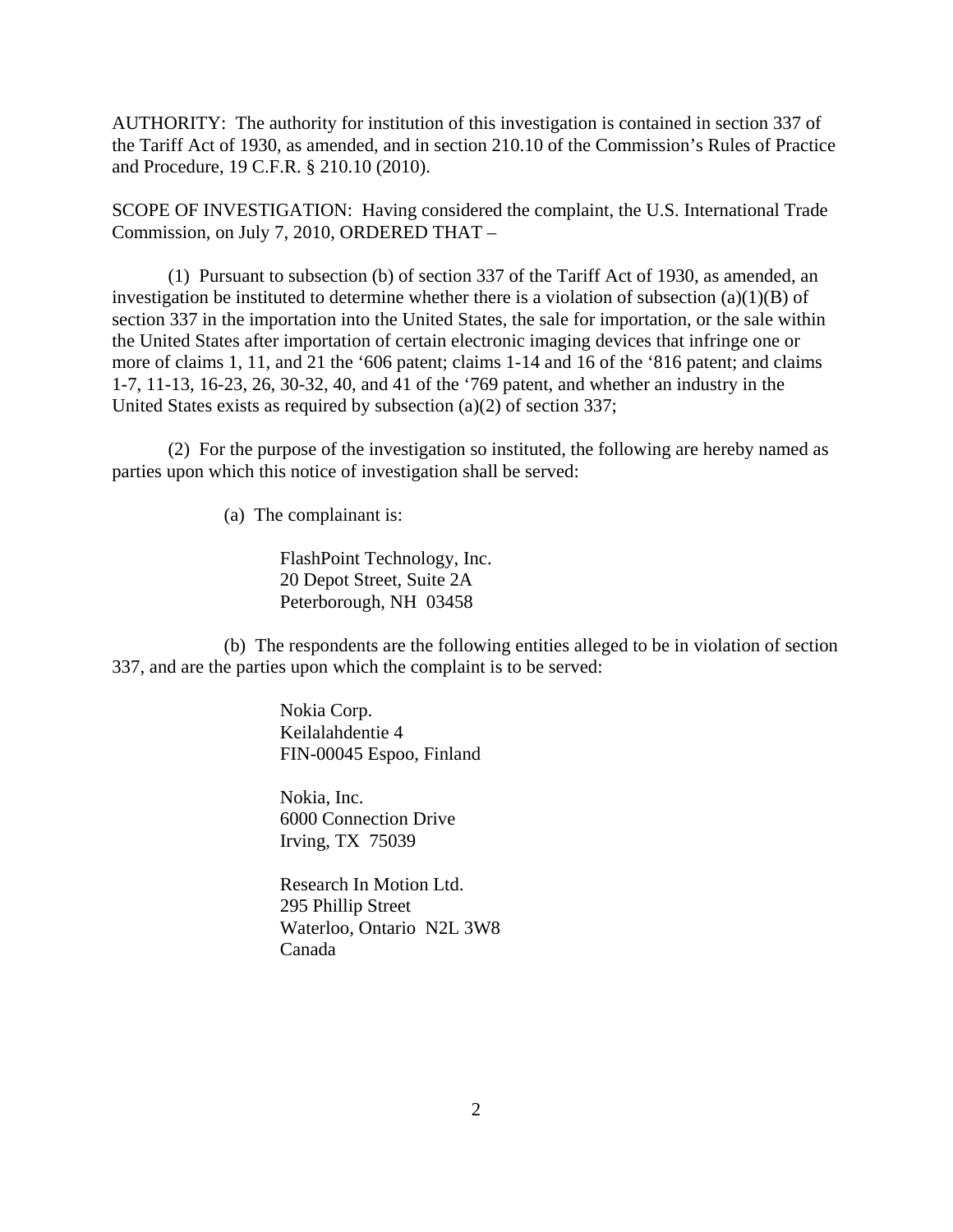Research In Motion Corp. 122 W. John Carpenter Parkway Suite 430 Irving, TX 75039

HTC Corporation 23 Xinghua Road Taoyuan, 330 Taiwan

HTC America, Inc. 13920 SE Eastgate Way Suite 400 Bellevue, WA 98005

LG Electronics, Inc. LG Twin Towers 20, Yoido-dong, Youngdungpo-gu Seoul, 157-721 South Korea

LG Electronic U.S.A., Inc. 1000 Sylvan Avenue Englewood Cliffs, NJ 07632

LG Electronics MobileComm U.S.A., Inc. 10101 Old Grove Road San Diego, CA 92131

(c) The Commission investigative attorney, party to this investigation, is Anne M. Goalwin, Esq., Office of Unfair Import Investigations, U.S. International Trade Commission, 500 E Street, S.W., Suite 401, Washington, D.C. 20436; and

(3) For the investigation so instituted, the Honorable Paul J. Luckern, Chief Administrative Law Judge, U.S. International Trade Commission, shall designate the presiding Administrative Law Judge.

Responses to the complaint and the notice of investigation must be submitted by the named respondents in accordance with section 210.13 of the Commission's Rules of Practice and Procedure, 19 C.F.R. § 210.13. Pursuant to 19 C.F.R. §§ 201.16(d)-(e) and 210.13(a), such responses will be considered by the Commission if received not later than 20 days after the date of service by the Commission of the complaint and the notice of investigation. Extensions of